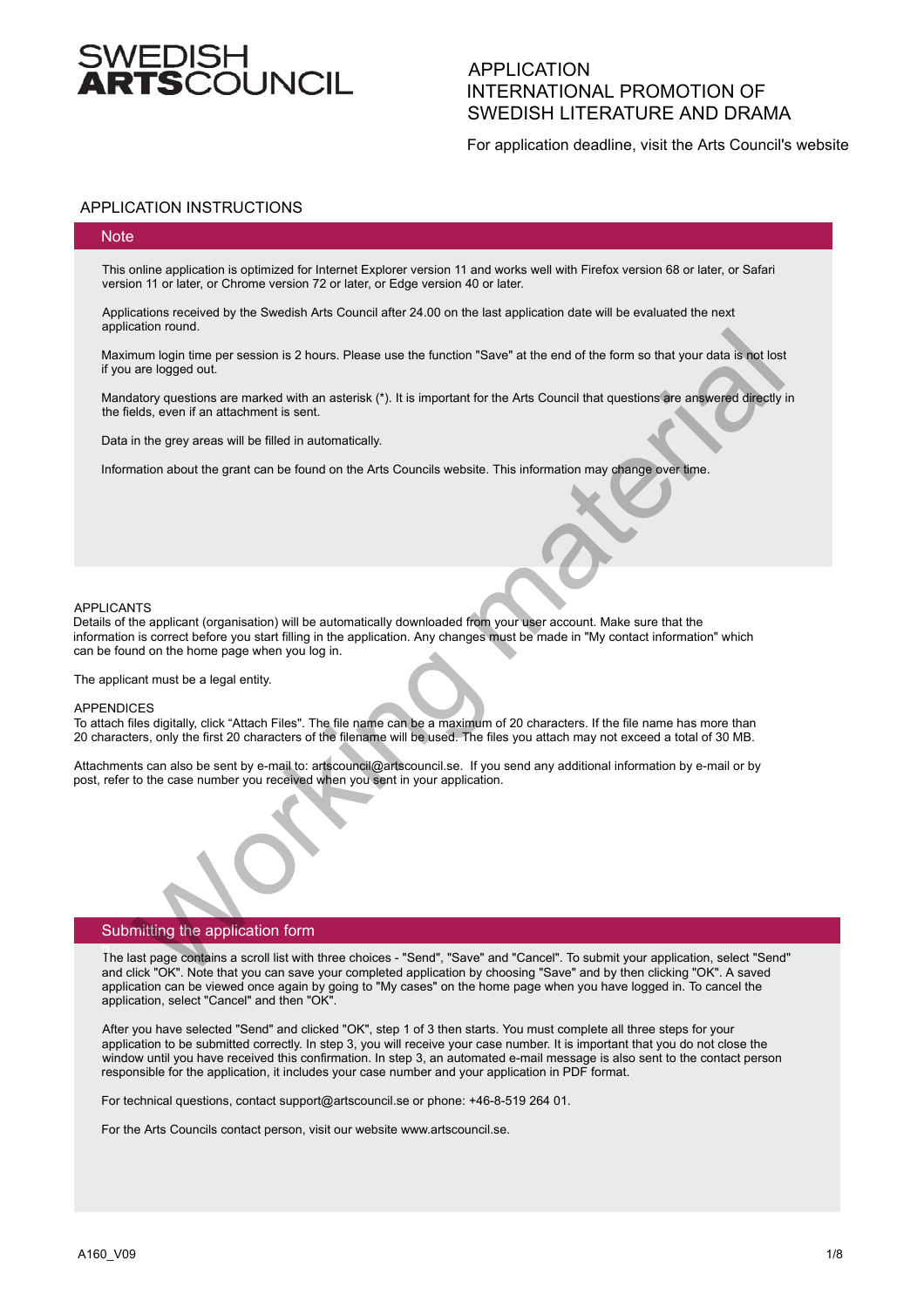# SWEDISH<br>**ARTS**COUNCIL

# APPLICATION INTERNATIONAL PROMOTION OF SWEDISH LITERATURE AND DRAMA

For application deadline, visit the Arts Council's website

## DETAILS OF APPLICANT

Fields marked with \* are mandatory

|                                                               |      | Information in the grey boxes is automatically downloaded from your user account. See Instructions for the application.                                                                                                                                |
|---------------------------------------------------------------|------|--------------------------------------------------------------------------------------------------------------------------------------------------------------------------------------------------------------------------------------------------------|
| Applicant organisation                                        |      |                                                                                                                                                                                                                                                        |
| Postal address, PO box                                        |      |                                                                                                                                                                                                                                                        |
| Postcode                                                      | City |                                                                                                                                                                                                                                                        |
| Country                                                       |      |                                                                                                                                                                                                                                                        |
| Phone number (switchboard)                                    |      | Organisation/institution's e-mail address (not specific person)                                                                                                                                                                                        |
| Website                                                       |      |                                                                                                                                                                                                                                                        |
|                                                               |      |                                                                                                                                                                                                                                                        |
|                                                               |      |                                                                                                                                                                                                                                                        |
| CONTACT INFORMATION FOR THIS APPLICATION                      |      |                                                                                                                                                                                                                                                        |
| Contact person (first name and family name)                   |      | E-mail address of contact person                                                                                                                                                                                                                       |
| Phone number of contact person                                |      | Mobile phone number of contact person                                                                                                                                                                                                                  |
|                                                               |      |                                                                                                                                                                                                                                                        |
| Authority and is not in a state of liquidation or bankruptcy. |      | * I have the right to represent the applicant organisation/institution. I, the authorised signatory or authorised agent for the<br>applicant, hereby confirm that the applicant has no Swedish tax debts or debts due to the Swedish Enforcement       |
| applicants circumstances change substantially.                |      | * I hereby declare that the applicant will abide by applicable laws, regulations, government provisions and recommendations<br>in the applicants activity. I also understand that the applicant is obliged to provide supplementary information if the |
|                                                               |      |                                                                                                                                                                                                                                                        |
|                                                               |      |                                                                                                                                                                                                                                                        |

For the Arts Councils contact person, visit our website www.artscouncil.se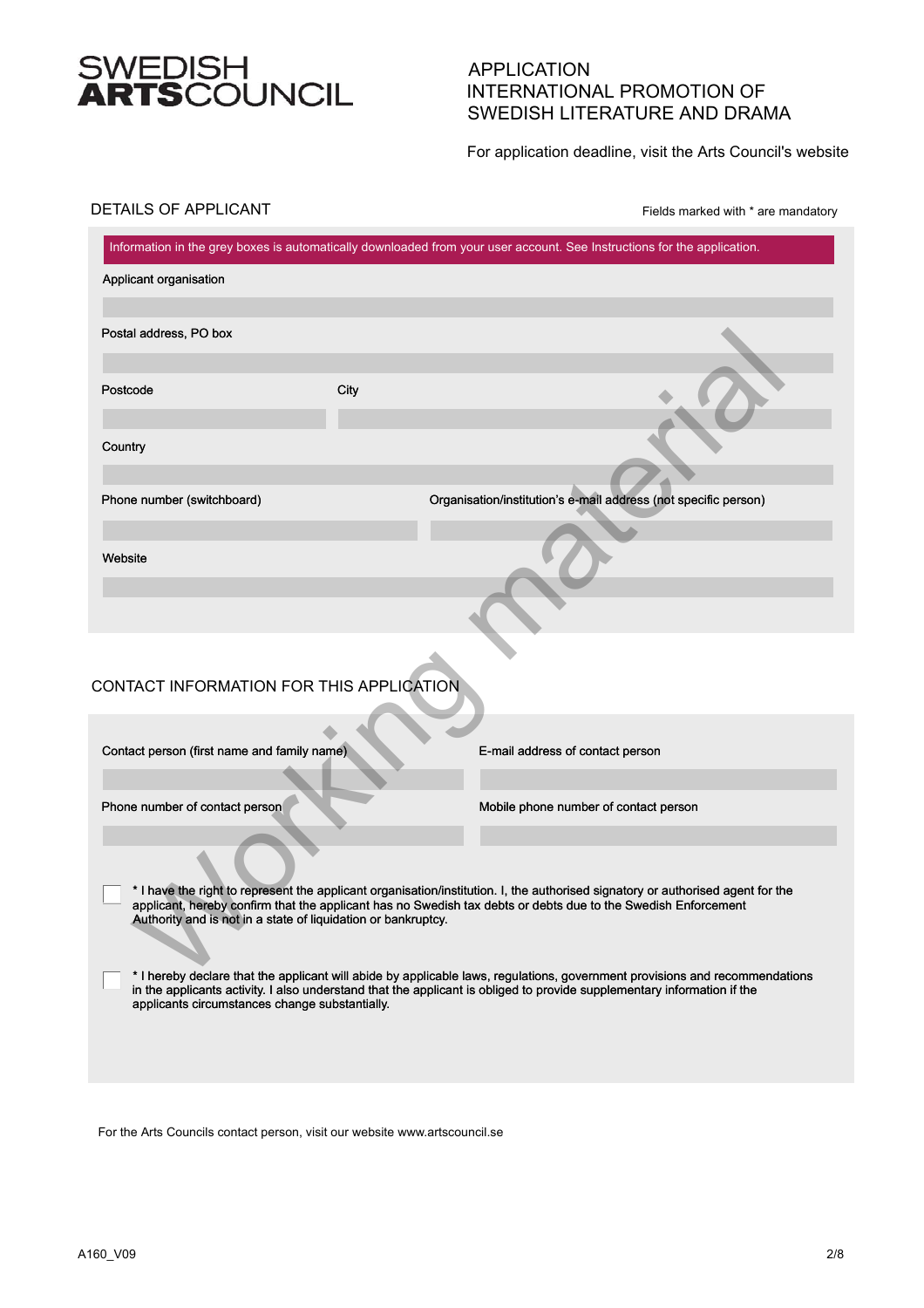# SWEDISH<br>**ARTS**COUNCIL

BANK DETAILS

| Applicant organisation                                                                                                  |                                       |
|-------------------------------------------------------------------------------------------------------------------------|---------------------------------------|
|                                                                                                                         |                                       |
| <b>ANK DETAILS</b>                                                                                                      | Fields marked with * are mandatory    |
| Information in the grey boxes is automatically downloaded from your user account. See Instructions for the application. |                                       |
| <b>BANK DETAILS</b>                                                                                                     |                                       |
| * Company registered for this bank account. (Not a name of a person)                                                    |                                       |
| * Bank<br>Bank outside of Sweden<br>Swedish bank                                                                        |                                       |
| * Name of the bank                                                                                                      |                                       |
| * Bankgiro- or plusgirokonto                                                                                            |                                       |
| * BIC (Swift)                                                                                                           | * IBAN/FW/ABA/BSB-code/Routing number |
| * Account number                                                                                                        | * Bank postal adress, PO box          |
| * City                                                                                                                  | * Country                             |
| $\lambda$                                                                                                               |                                       |
| $\overline{O}$                                                                                                          |                                       |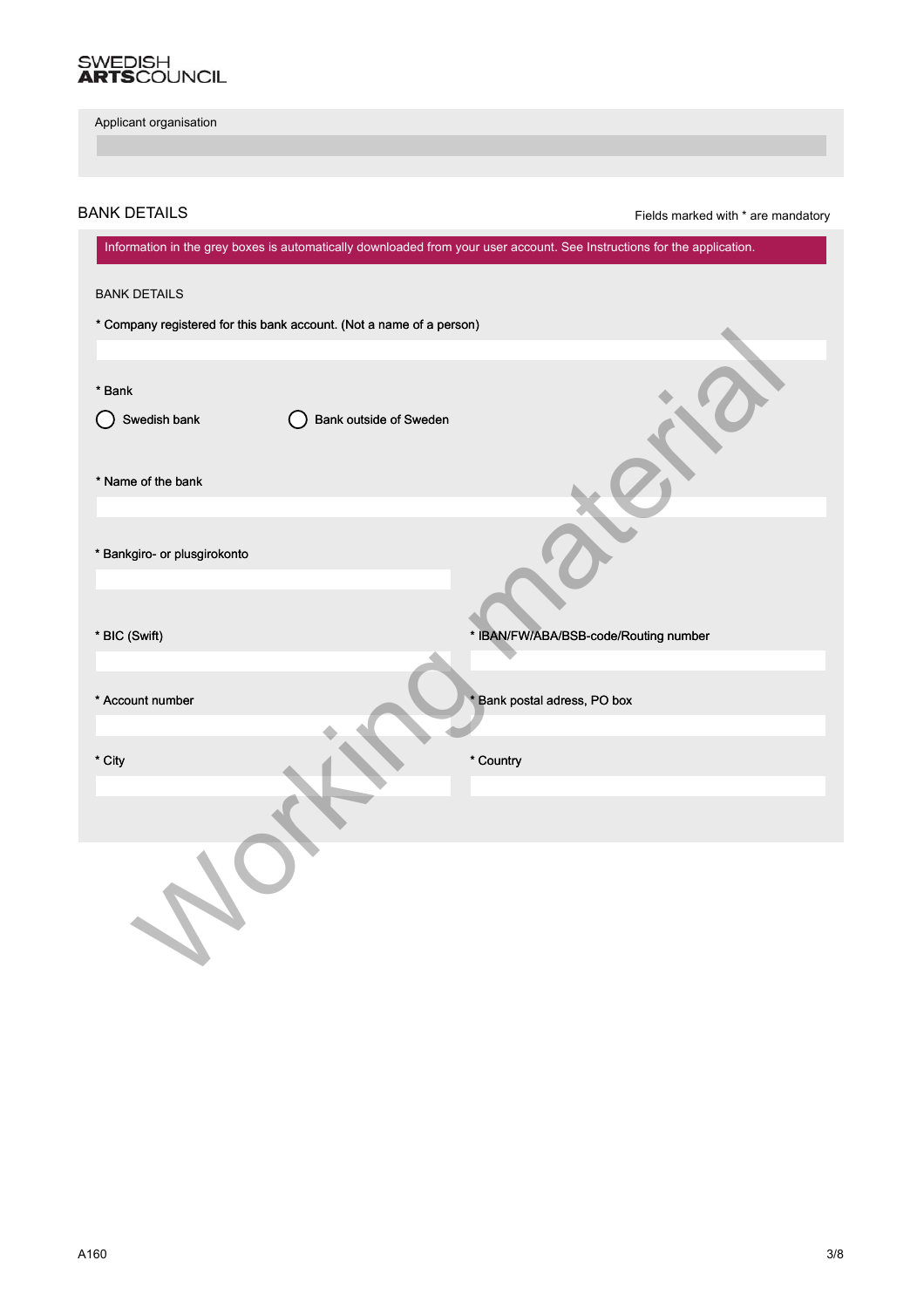# SWEDISH<br>**ARTS**COUNCIL

Applicant organisation

THE PROJECT **Fields** marked with \* are mandatory

It is important that questions are answered directly in each of the fields, even if an attachment is sent.

\* The application relates to the following organisation/institution/group

\* Project name (in English)

\* Planned/expceted start date (YYYYMMDD) \* Planned/Expected end date (YYYYMMDD)

\* Country in which the project will take place

\* Key activitites of the project. Attach a project description if needed. (Max 1000 characters.) Not marine (in English)<br>
Introduction data (YYYYMMDD)<br>
Naty in which the project will take place<br>
activities of the project. Attach a project description if needed. (Max 1000 characters.)<br>
Critices and purposes of the proj

\* Objectives and purposes of the project. (Max 1000 characters.)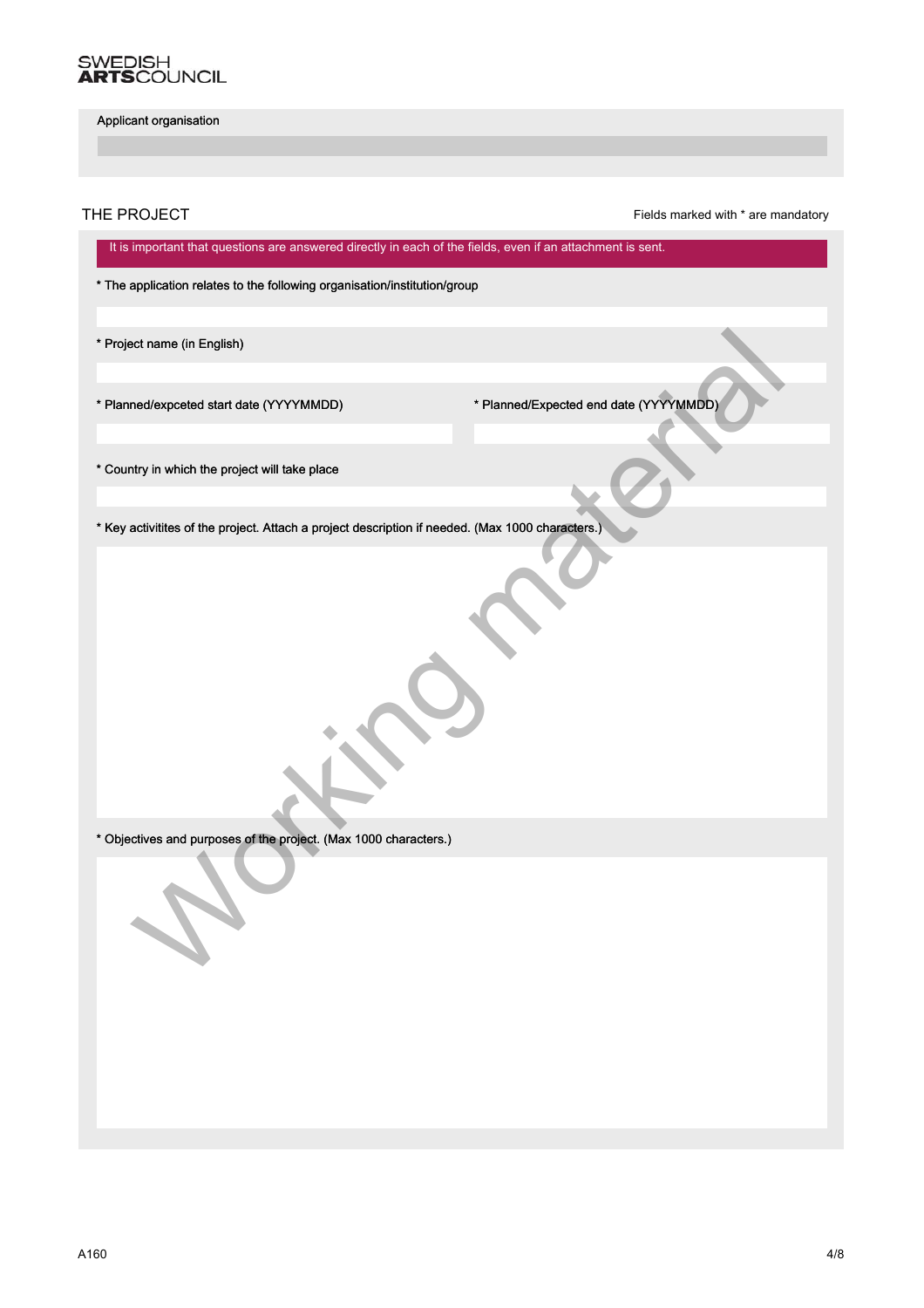

THE PROJECT **Fields** marked with \* are mandatory

It is important that questions are answered directly in each of the fields, even if an attachment is sent.

\* Describe the target groups who benefit directly and indirectly from the proposed activities. (Max 1000 characters.)

\* Describe how the project will be followed up and evaluated. (Max 1000 characters.) Working and will be followed up and evaluated (Max. 1880) contactly.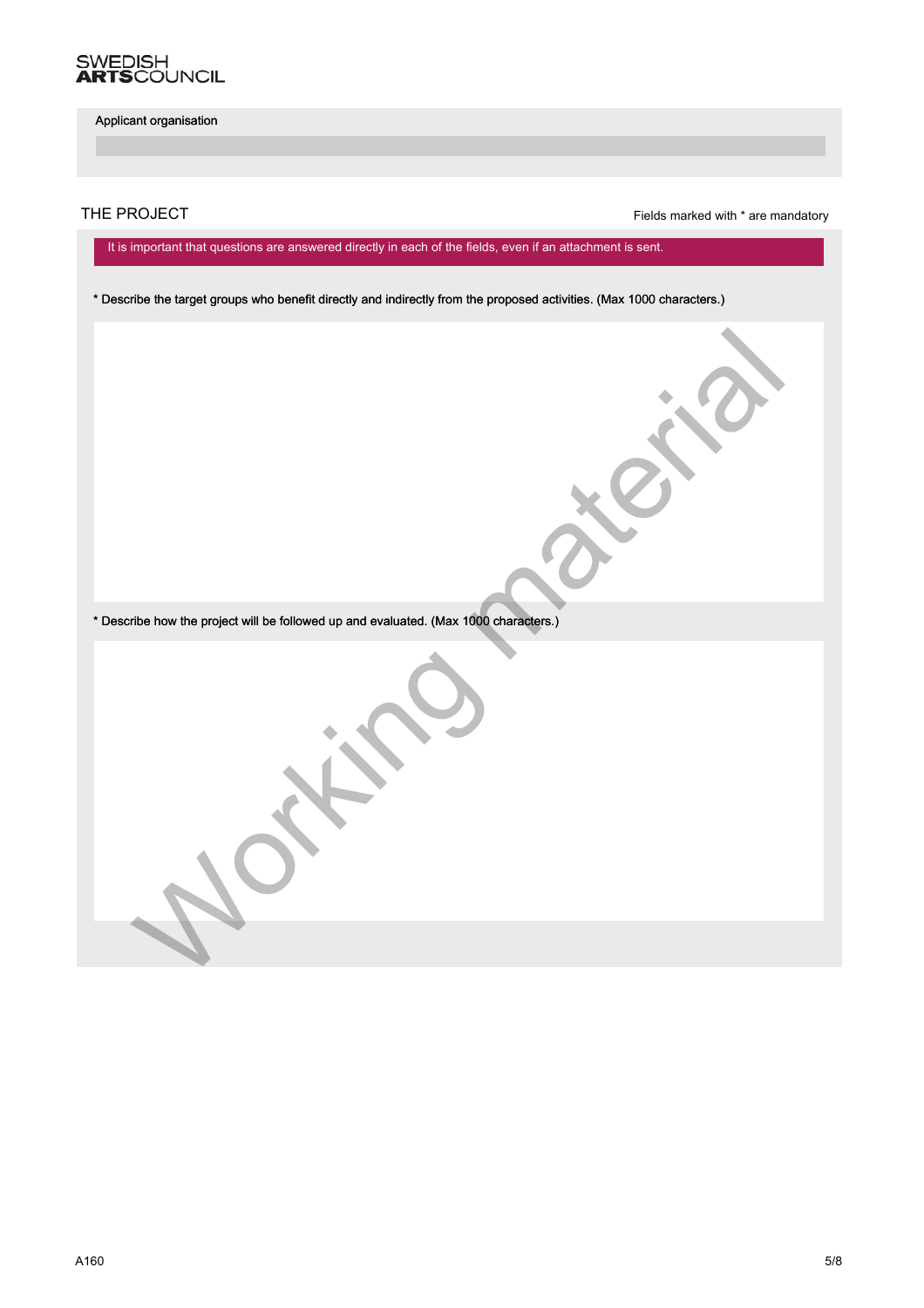

THE PROJECT **Fields** marked with \* are mandatory

|          |                                             |           | It is important that questions are answered directly in each of the fields, even if an attachment is sent. |     |
|----------|---------------------------------------------|-----------|------------------------------------------------------------------------------------------------------------|-----|
|          | State the name of the Swedish participants. |           |                                                                                                            |     |
| Name     |                                             |           |                                                                                                            |     |
|          |                                             |           |                                                                                                            |     |
|          |                                             |           |                                                                                                            |     |
|          |                                             |           |                                                                                                            |     |
|          |                                             |           |                                                                                                            |     |
|          |                                             |           |                                                                                                            |     |
|          |                                             |           |                                                                                                            |     |
|          |                                             |           |                                                                                                            |     |
|          |                                             |           |                                                                                                            |     |
|          |                                             |           |                                                                                                            |     |
|          |                                             |           |                                                                                                            |     |
|          |                                             |           |                                                                                                            |     |
|          |                                             |           |                                                                                                            |     |
|          |                                             |           |                                                                                                            |     |
|          |                                             |           |                                                                                                            |     |
|          |                                             |           |                                                                                                            |     |
|          |                                             |           |                                                                                                            |     |
|          |                                             |           |                                                                                                            |     |
|          |                                             |           |                                                                                                            |     |
|          |                                             |           |                                                                                                            |     |
|          |                                             |           |                                                                                                            |     |
|          |                                             |           |                                                                                                            |     |
|          |                                             |           |                                                                                                            |     |
| * Gender |                                             |           |                                                                                                            |     |
| Women    | Men                                         | Other (1) | Unknown                                                                                                    | Sum |
|          |                                             |           |                                                                                                            |     |
|          |                                             |           |                                                                                                            |     |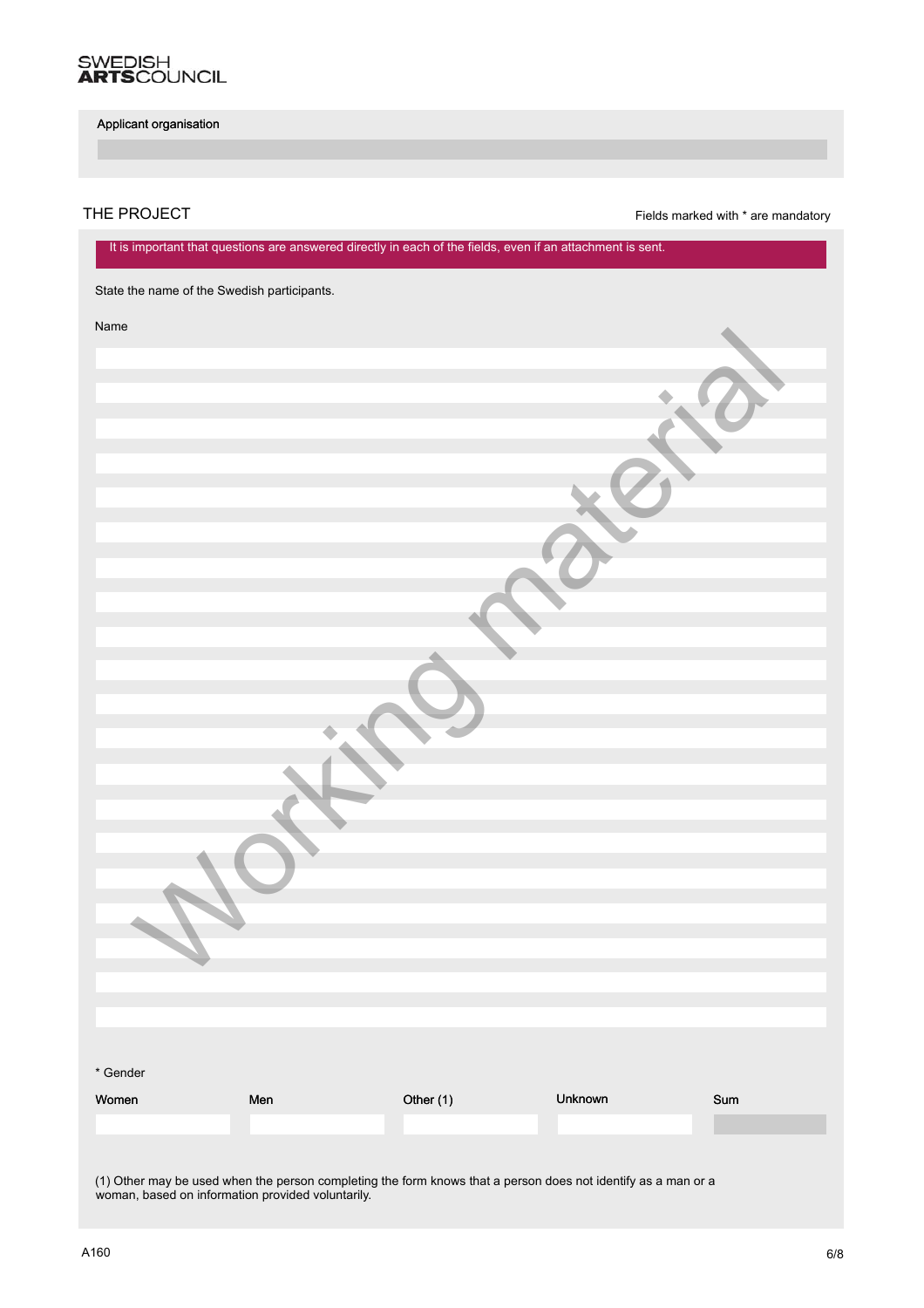

# FINANCIAL CALCULATIONS **FINANCIAL CALCULATIONS Fields** marked with \* are mandatory

#### State the sums that are to be contributed by all financiers and your own investment. "Total revenue" and "Total costs" shall be the It is important that questions are answered directly in each of the fields, even if an attachment is sent.

State the sums that are to be contributed by all financiers and your own investment. "Total revenue" and "Total costs" shall be the same. State the total amount to the nearest whole SEK.

| * EXPENDITURE                                                                     |         |               |            |
|-----------------------------------------------------------------------------------|---------|---------------|------------|
|                                                                                   | Specify |               | <b>SEK</b> |
| * Salaries, fees, honorary                                                        |         |               |            |
| * Marketing expenses                                                              |         |               |            |
| * Administrative expenses                                                         |         |               |            |
| * Other costs                                                                     |         |               |            |
| * Other costs                                                                     |         |               |            |
| * Other costs                                                                     |         |               |            |
| * Other costs                                                                     |         |               |            |
| Sum                                                                               |         |               |            |
| $^{\star}$ INCOMES                                                                | Specify | <b>Status</b> | <b>SEK</b> |
| * Grants from the Swedish<br>Arts Council (the applied<br>amount for the project) |         |               |            |
| * Other governmental<br>grants                                                    |         |               |            |
| * EU Funding                                                                      |         |               |            |
| * Other funding                                                                   |         |               |            |
| * Other funding                                                                   |         |               |            |
| * Other revenues                                                                  |         |               |            |
| * Own contribution                                                                |         |               |            |
| Sum                                                                               |         |               |            |